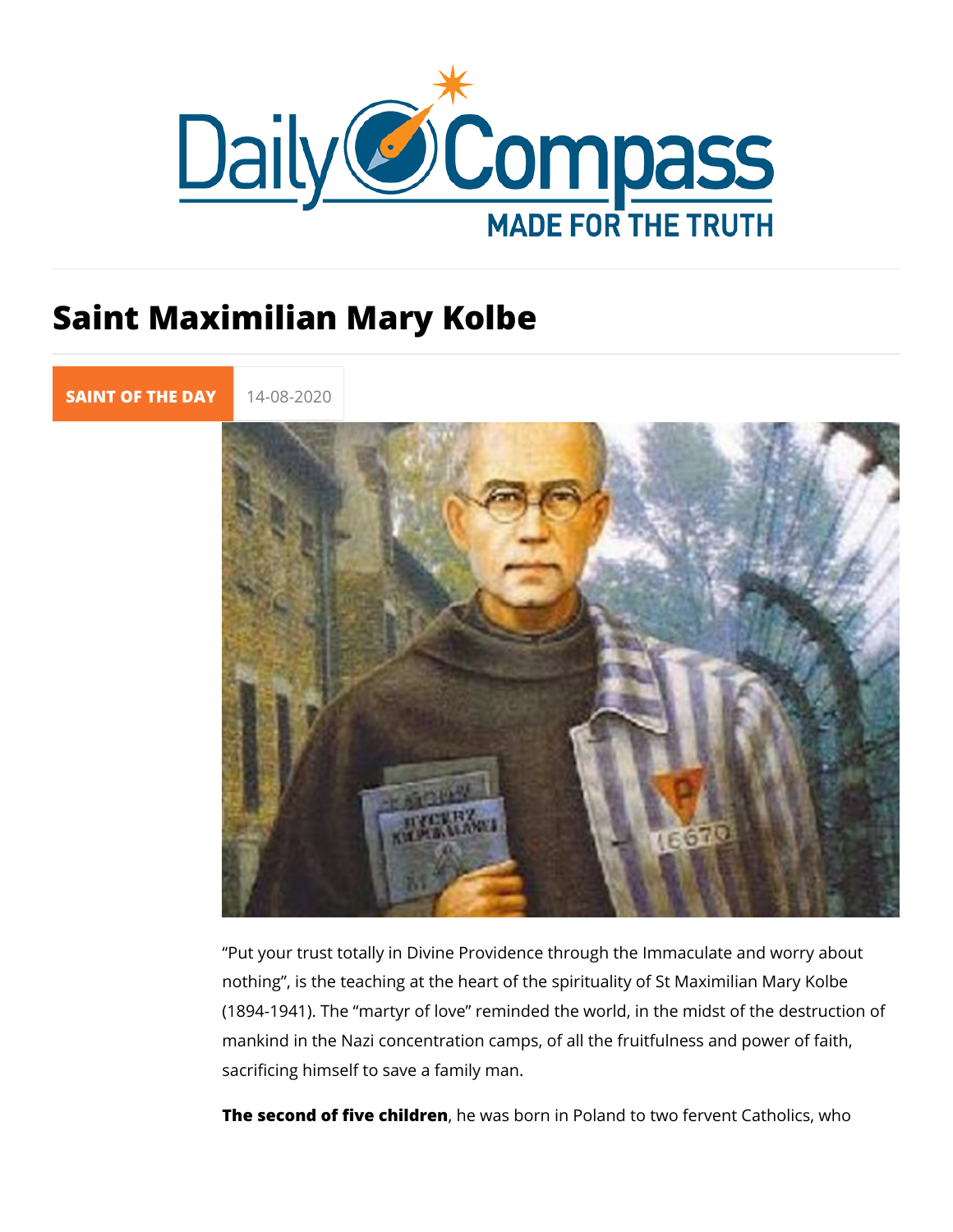baptized him on the day of his birth with the name Raymond. When still a child he had a vision of the Virgin handing him two wreaths of flowers, one of lilies, symbol of virginity, the other of red roses, symbol of martyrdom. He accepted them both. At the age of 16 he donned the habit of the Conventual Franciscans, taking the name of Brother Maximilian; and four years later, when he professed his perpetual vows, he added that of Mary.

## **By then he was living in Rome, where he graduated in philosophy and theology.**

The Rosary and Eucharistic adoration were at the heart of his every day. Already during his years at the seminary some of his companions had realized that they had a saint among them, as Fr Giuseppe Pietro Pal would testify: "Maximilian's fraternal love was truly like that of the Gospel. When in our conversations we talked about how little the rules were observed in our seminary, he told me to pray for sinners. I never heard him speak ill of anyone. He suffered to see others break the rules." Aware of the scourge of modernism and hatred against the Church spread by Freemasonry, on 16 October 1917, together with six companions, he founded the Militia of the Immaculate The idea was to consecrate to God, through Mary, as many souls as possible, helping them to gain eternal salvation. "He who has Mary for a mother, has Christ for a brother," he taught.

## **The saint knew well that genuine faith is incarnated in the militant Church,**

called to fight the Evil One and make God known and loved, working to establish His Kingdom with Mary's help. To this end, already suffering from tuberculosis, he began a magazine, *The Knight of the Immaculate*. He was convinced of the need for an apostolate through the media, to spread the beauty of the truths of faith and morality, already at the time attacked by "countless propagators". He said: "A missionary of the pen [...] forms public opinion, mitigates the aversion to Catholicism, clarifies and slowly removes from the mind inveterate objections and hindrances, predisposes to a gradual loyalty to the Church and in time [...] to trust, finally to the desire to know religion more deeply".

## **His ideas and charity inflamed a multitude of young people with enthusiasm.**

His magazine reached a circulation of millions of copies. In 1927 he founded in his homeland a convent called Niepokalanów ("City of the Immaculate"), which had a printing press and a seminary dedicated to the mission: in ten years it had developed around a citadel and housed over 700 friars. He exported the same model to Nagasaki, where the Mugenzai no Sono ("Garden of the Immaculate") would welcome war orphans. He founded a radio station, SP3RN (Polish Station 3 Radio Niepokalanów), and for this reason he is the patron saint of radio amateurs. After the invasion of Poland the Nazis imprisoned him for almost three months together with 37 other confreres. Once